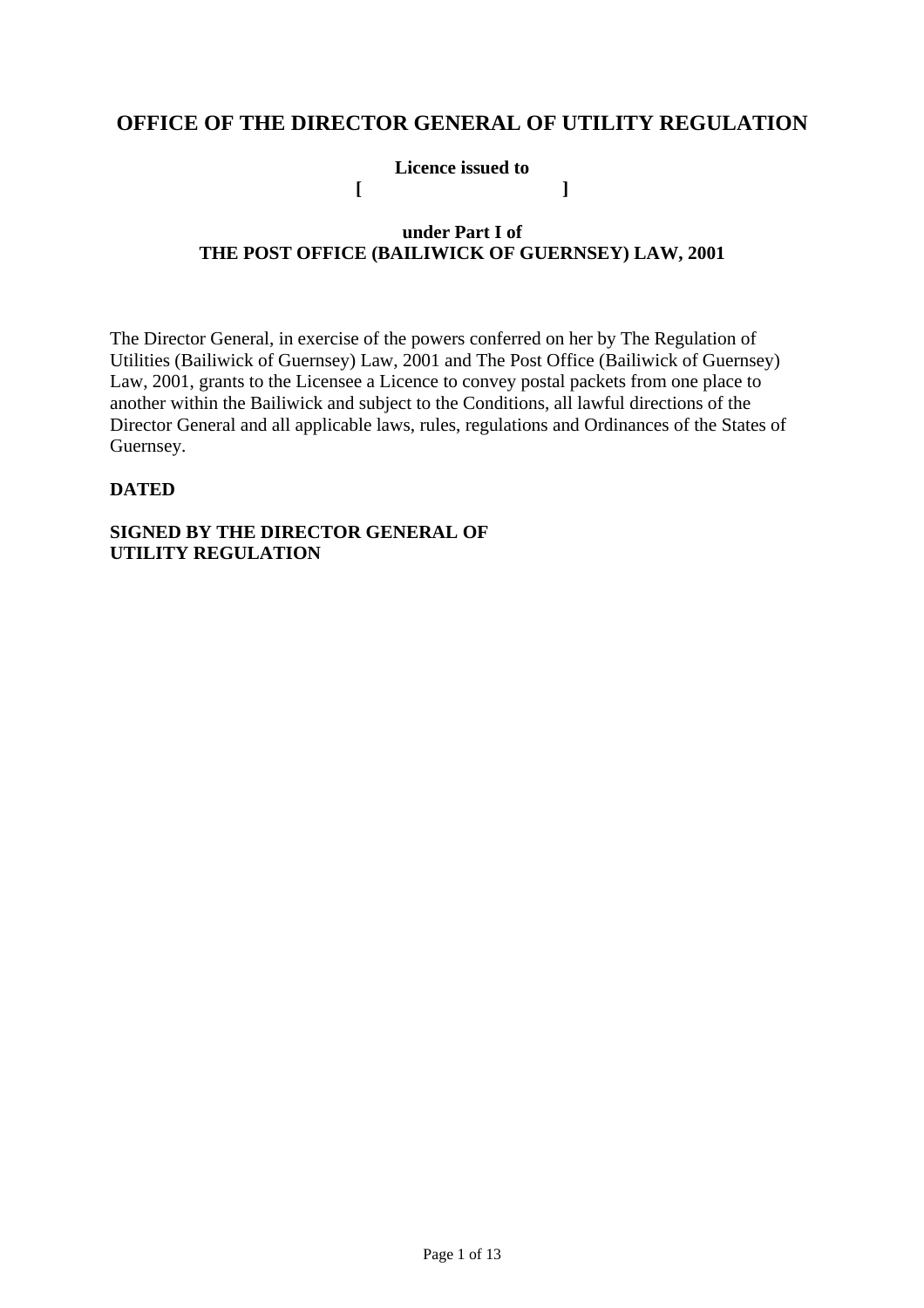### **CONDITIONS**

#### **1. DEFINITIONS AND INTERPRETATION**

1.1 A word or expression that is used in the Licence and the Conditions and is also used in the Post Office (Bailiwick of Guernsey) Law, 2001 or the Regulation of Utilities (Bailiwick of Guernsey) Law, has, except where the context otherwise requires, the same meaning in the Licence and the Conditions that it has in the relevant Law. In addition, the expressions set out below have the meanings given to them below:

 **"Conditions"**: means Conditions 1 through 23 of this Licence as may be amended revoked or added to by the Director General from time to time;

**"Licence"**: means this licence to provide the Postal Services and to establish, operate and maintain the Postal Facilities, subject to the Conditions;

**"Licence Commencement Date"**: means the date on which this licence is signed by the Director General

**"Licence Fee"**: means the fee prescribed by the Director General under sections 3(3) and 6 of the Postal Law and payable by the Licensee;

**"Licensee"** means [ ];

**"Licensed Services"**: means Postal Services the provision of which is prohibited unless authorised by section 1(1) of the Postal Law;

**"Non-Licensed Services"** means Postal Services the provision of which are permitted without a licence, under section 1(1) of the Postal Law;

**"Other Licensee"**: means any person who, for the time being, has the benefit of a Class or Individual Licence granted under Part I of the Postal Law;

**"Postal Facilities"**: means the physical and human resources and systems deployed by the Licensee and by its contractors and agents for the purpose of meeting the Licensee's obligations under this Licence to provide a universal postal service;

**"Postal Law"**: means The Post Office (Bailiwick of Guernsey) Law, 2001;

**"Regulation Law"** means the Regulation of Utilities (Bailiwick of Guernsey) Law, 2001;

**"Term"**: means, subject to Condition 10 and to the Postal Law, a period of fifteen years from the Licence Commencement Date; and

**"Universal Service"** means a Universal Postal Service, the scope of which is specified by States Direction.

1.2 In the Licence and these Conditions, unless the context indicates a contrary intention: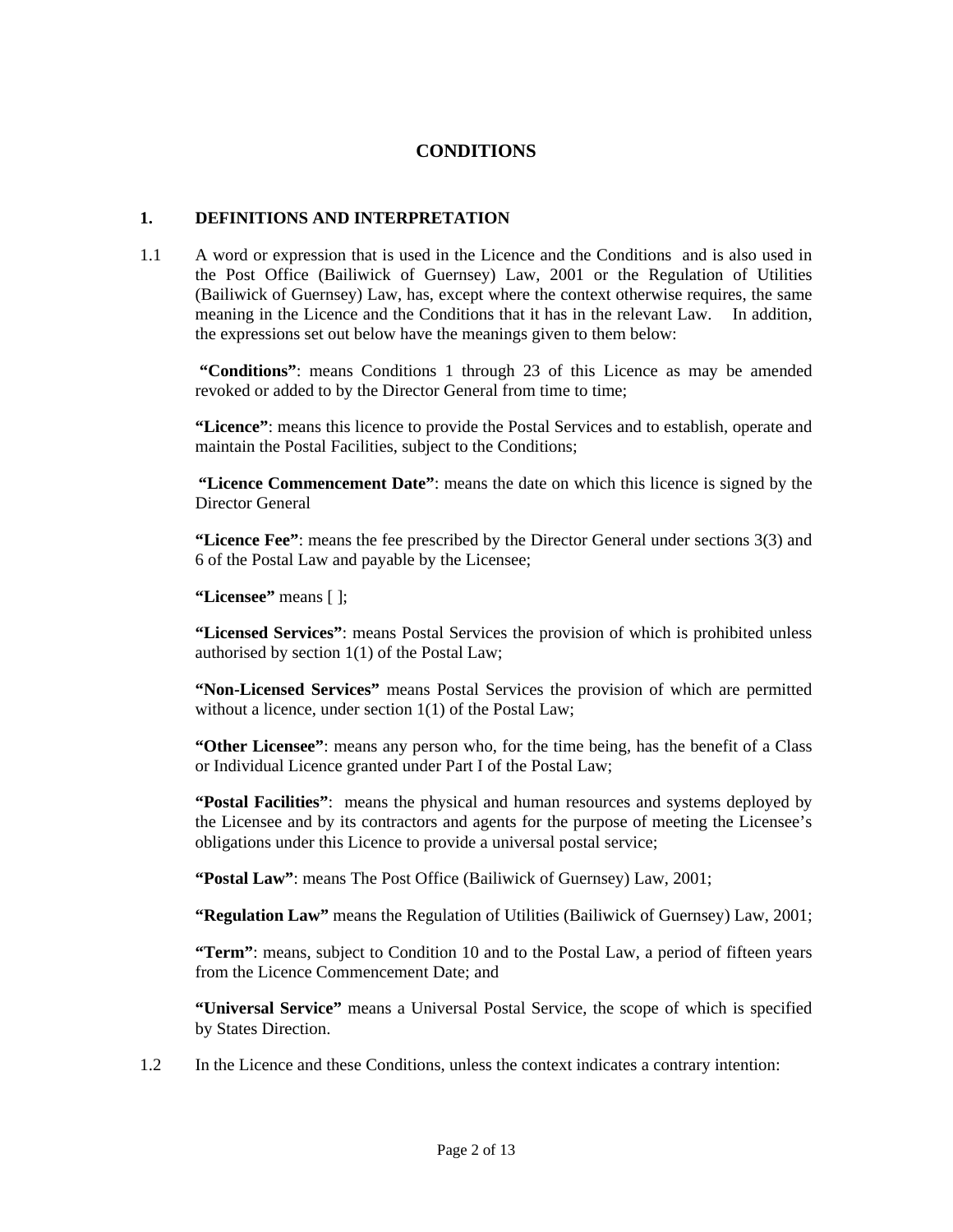- (a) references to Conditions, paragraphs and subparagraphs are to Conditions, paragraphs and subparagraphs of the Conditions, as varied from time to time in accordance with the Conditions;
- (b) document will be incorporated into and form part of the Conditions if it is referred to in the Conditions and reference to such a document is to that document as varied from time to time;
- (c) headings used for conditions, paragraphs and subparagraphs are for ease of reference only and will not affect the interpretation of the Conditions;
- (d) references to any law, rule, regulation, Ordinance or other legal instrument includes any modification, re-enactment or legislative provisions substituted for the same;
- (e) use of the word "includes" or "including" should be construed as being without limitation; and
- (f) the masculine gender shall include the feminine and neuter, and the singular shall include the plural, and vice versa, and words importing persons shall include firms or companies.

### **PART I: ESTABLISHMENT AND ENFORCEMENT**

#### **2. SCOPE OF THE LICENCE**

- 2.1 The Licensee shall enjoy the exclusive right to convey the reserved services as defined by the Director General by Order in accordance with Section 9 of the Postal Law.
- 2.2 The Licence is personal to the Licensee and the Licensee shall not:
	- (a) sub-license, assign or grant any right, interest or entitlement in the Licence nor transfer the Licence to any other person; or
	- (b) sell or pledge any of its assets which are necessary to provide any Licensed Services which the Licensee is obliged to provide under this Licence, unless such assets are immediately replaced with equivalent assets,

without the prior written consent of the Director General. The Director General shall not unreasonably withhold consent.

This condition 2.3 does not apply to:

(a) a mortgage or other transaction entered into for the purpose of securing borrowings of the Licensee or an Associated Company, being borrowings for the purpose of the Licenced Telecommunications Network or the provision thereof or anything incidental thereto, or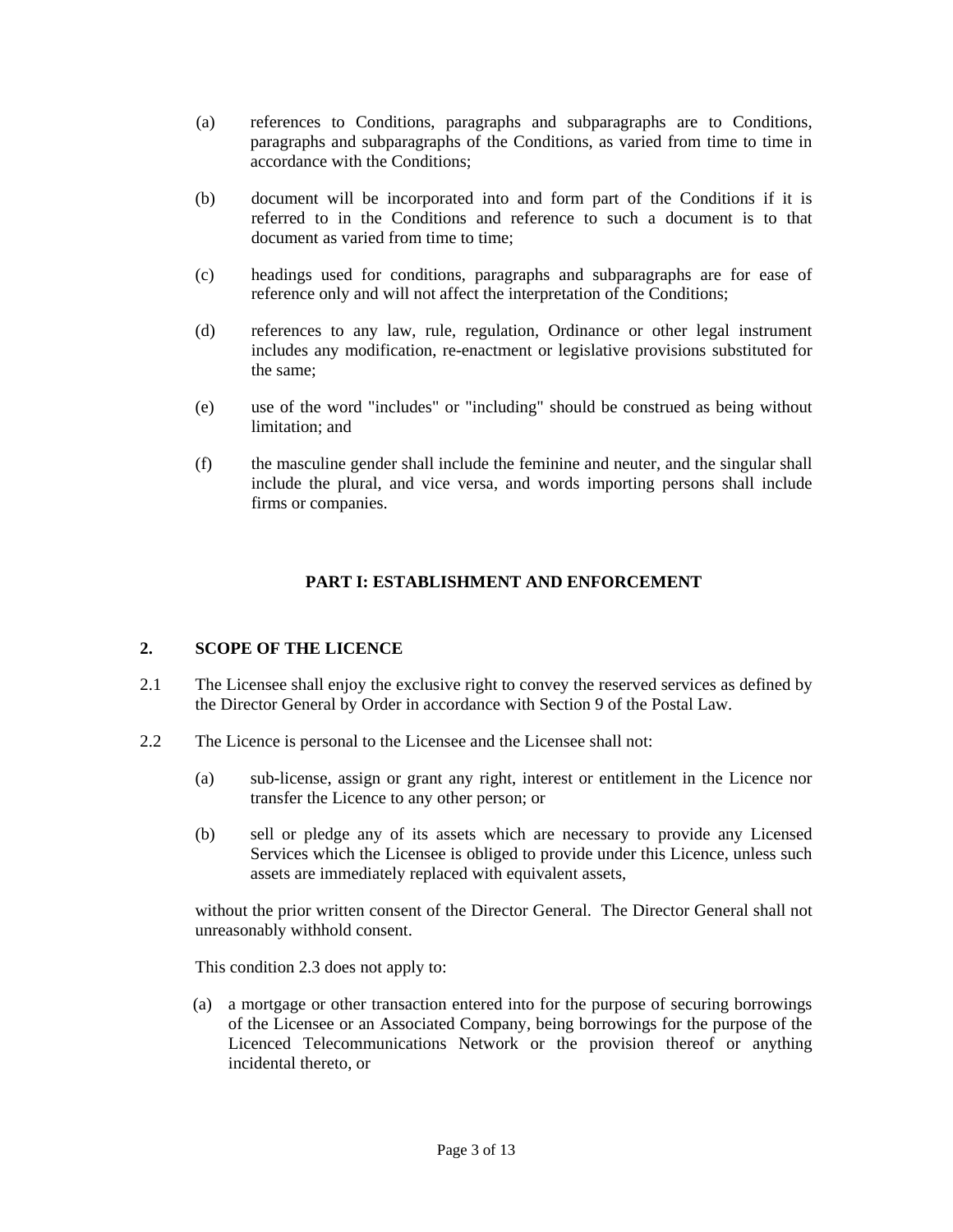(b) a transfer, assignment or other disposal of assets that are intended to be, and are, immediately after their transfer, assignment or other disposal, assigned by way of lease to the Licensee, or as the case may be, an Associated Company, or

a transfer, assignment or other disposal of assets made in the ordinary course of business.

- 2.3 The Licensee shall notify the Director General of the occurrence of any of the following:
	- (a) any fact or event likely to materially affect the Licensee's ability to comply with any Condition of the Licensed Services;
	- (b) an insolvency-related event in respect of the Licensee or an Associated Company of the Licensee, or any preparatory steps being taken that might lead to an insolvency-related event,

immediately upon the Licensee becoming aware of the event.

- 2.4 Without prejudice to Condition 9, the Licensee shall notify the Director General:
	- (a) of any proposed Change of Control of the Licensee forthwith upon the Licensee, or its Chairman, Chief Executive Officer, Chief Operating Officer or director becoming aware of the proposed Change; and
	- (b) in any event, on the occurrence of any Change of Control of the Licensee, within thirty days of that event.
- 2.5 On receipt of notification the Director General may:
	- (a) approve the proposed change or the change in writing;
	- (b) disapprove the proposed change or the change in writing, giving reasons; or
	- (c) approve the proposed change or the change subject to the Licensee accepting a modification of the Licence under section 8 of the Postal Law,

and or in addition to any of the above measures, the Director General may issue such directions to the Licensee or invoke any of the sanctions, penalties or remedies in the Law or the Licence as the Director General considers necessary or appropriate.

In taking action under this section, the Director General may have regard to whether or not the Director General would have awarded the Licence to the Licensee had the Change of Control taken effect prior to the award.

- 2.6 In this Condition 2, **"Control"** shall mean any direct or indirect possession of any power or right that enables a person or group of persons to direct, or cause the general direction of, the management or policies of the Licensee by any means and in any event, a person or group of persons shall be deemed to Control the Licensee if:
	- (a) he or they exercises or controls the exercise of fifty-one per cent or more of the votes able to be cast at general meetings of the Licensee on all, or substantially all, matters; or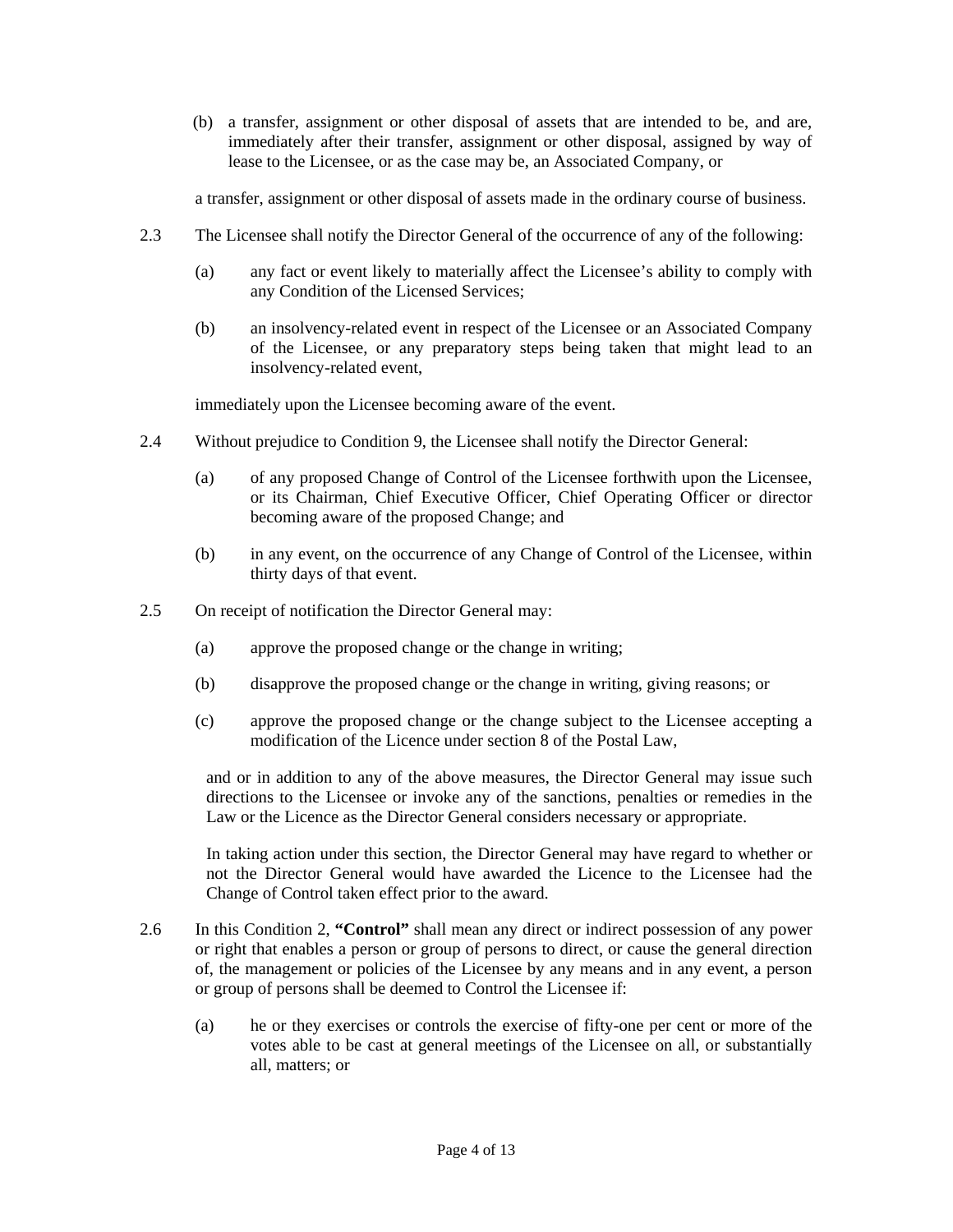- (b) he or they are able to appoint or remove directors holding a majority of voting rights at board meetings on all, or substantially all matters or is able to appoint or remove a majority of the governing body of the Licensee; or
- (c) he or they exercises or controls the exercise of fifty-one per cent or more of the partnership or other ownership interests of the Licensee,

and, in each case, reference to the Licensee shall include any person or group of persons who Controls the Licensee in any of such ways, and "**Change of Control**" shall mean any change as a result of which any other person or group of persons acquires Control.

- 2.7 The Licensee shall supply to the Director General, in relation to itself and any Associated Company which Controls the Licensee:
	- (a) a copy of its annual return on the same date on which it is required to be filed in accordance with the Companies (Guernsey) Law 1994;
	- (b) a copy of its annual report and accounts on the same date on which it is circulated to the shareholders of the relevant body corporate; and
	- (c) where the relevant body corporate is not incorporated in the Bailiwick, any returns, reports, accounts or other information under the laws of any applicable jurisdiction which are, in the opinion of the Director General, analogous or equivalent to the above, at such times and in such forms as the Director General directs from time to time.
- 2.8 The Licensee shall comply with any other requirement in law or practice to obtain any additional consents, permissions, authorisations or licences as may be necessary for the provision of the Licensed Services and for the exercise of its rights or discharge of its obligations under this Licence.
- 2.9 The Licensee shall ensure that:
	- (a) the administration and management of the business associated with the provision of the Licensed Services shall be conducted from the Bailiwick; and
	- (b) its business is conducted on a normal commercial basis and at arm's length from the business of any of its shareholders or Associated Companies.

#### **3. LICENCE FEE**

- 3.1 The Licensee shall pay the Licence Fee in the manner directed by the Director General.
- 3.2 Without prejudice to any other remedies of the Director General under this Licence or the Laws, if the Licensee fails to pay any amount due to the Director General under this Condition 3 by the due date, the unpaid amount will accrue interest daily from the due date to the date of payment at three percentage points above the published base rate of the Bank of England.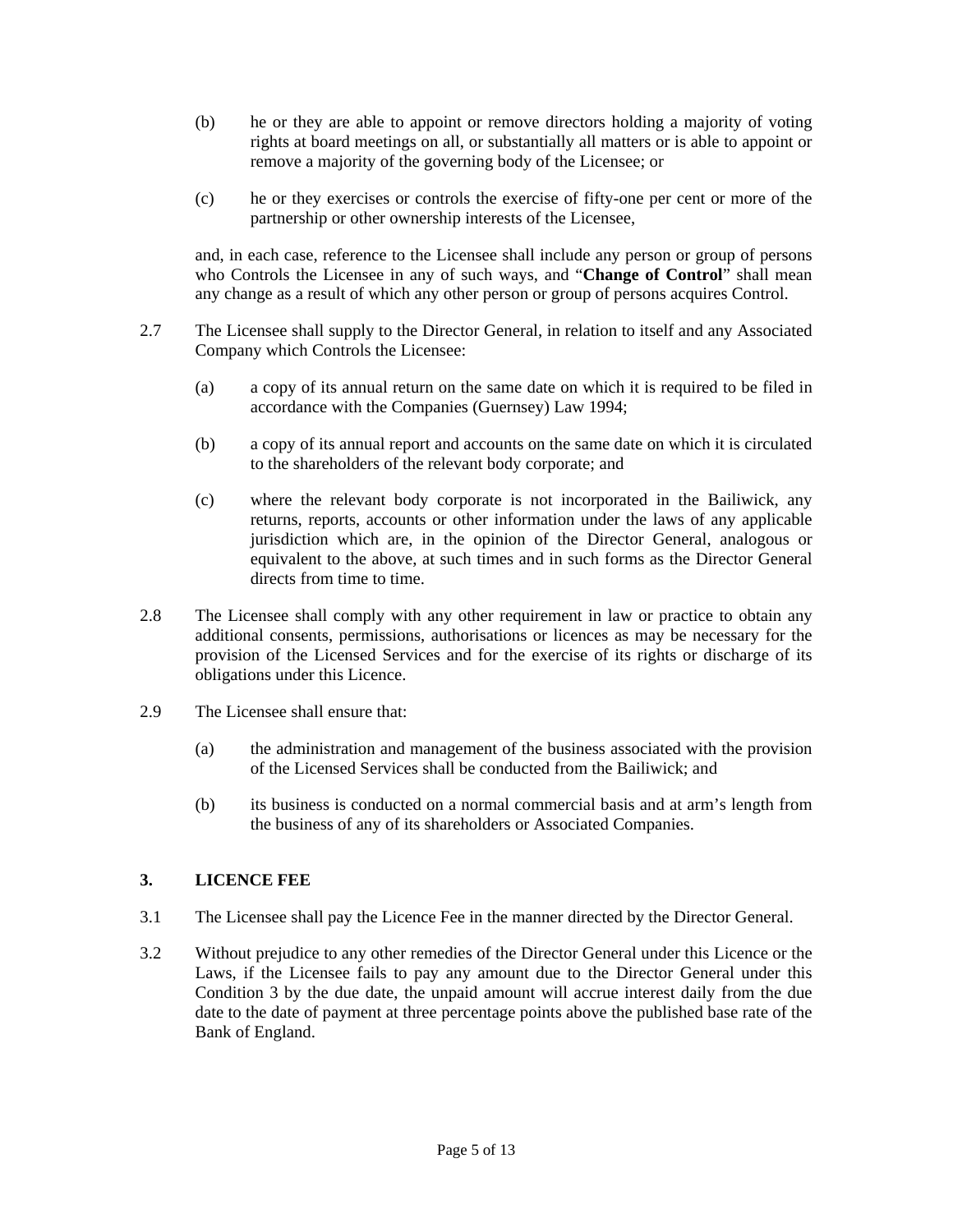#### **4. PROVISION OF INFORMATION**

- 4.1 For the purpose of monitoring the Licensee's compliance with the Conditions and the Laws, the Licensee shall provide to the Director General in the manner and at the times required by the Director General, any documents, accounts, returns, estimates, reports or other information required by the Director General, including but not limited to the documents, accounts, returns, estimates, reports and other information specified in this Licence.
- 4.2 The Director General may require an examination, investigation or audit of any aspect of the Licensee's business relating to the Licensed Services or its compliance with the Conditions and the Laws, and the Licensee shall provide any assistance requested by the Director General in relation to any such examination, investigation or audit. The Director General may issue directions with regard to the manner in which such examination, investigation or audit is carried out.
- 4.3 In particular, the Director General may authorise a person to carry out an examination, investigation or audit or may require the Licensee to arrange for an examination investigation or audit of any aspect of the Licensee's business involved in the establishment, operation or maintenance of the Postal Facilities or the provision of the Licensed Services to ensure compliance with the Conditions. The Licensee shall allow the Director General's authorised representative to attend at, enter and inspect any premises under the Licensee's or any of its Associated Companies' control, and to take copies of any documents and to acquire any information in the control of the Licensee or any of its Associated Companies, as may be required in order to carry out the examination, investigation or audit.
- 4.4 The Licensee shall bear all reasonable costs associated with any examination, investigation or audit conducted under this Condition 4.

### **5. COMPLIANCE**

In addition to the Conditions, the Licensee shall comply with:

- (a) any obligation imposed on it by the Laws or by any law, regulation, rule or Ordinance; and
- (b) any direction duly issued by the Director General under a Law or by any law, any regulation, rule, Ordinance or this Licence.

### **6. MODIFICATION**

The Director General may from time to time modify, revoke or add to any condition in this licence. Any modification, revocation or addition to the Conditions shall be made in accordance with section 8 of the Postal Law and any other requirements under any applicable law.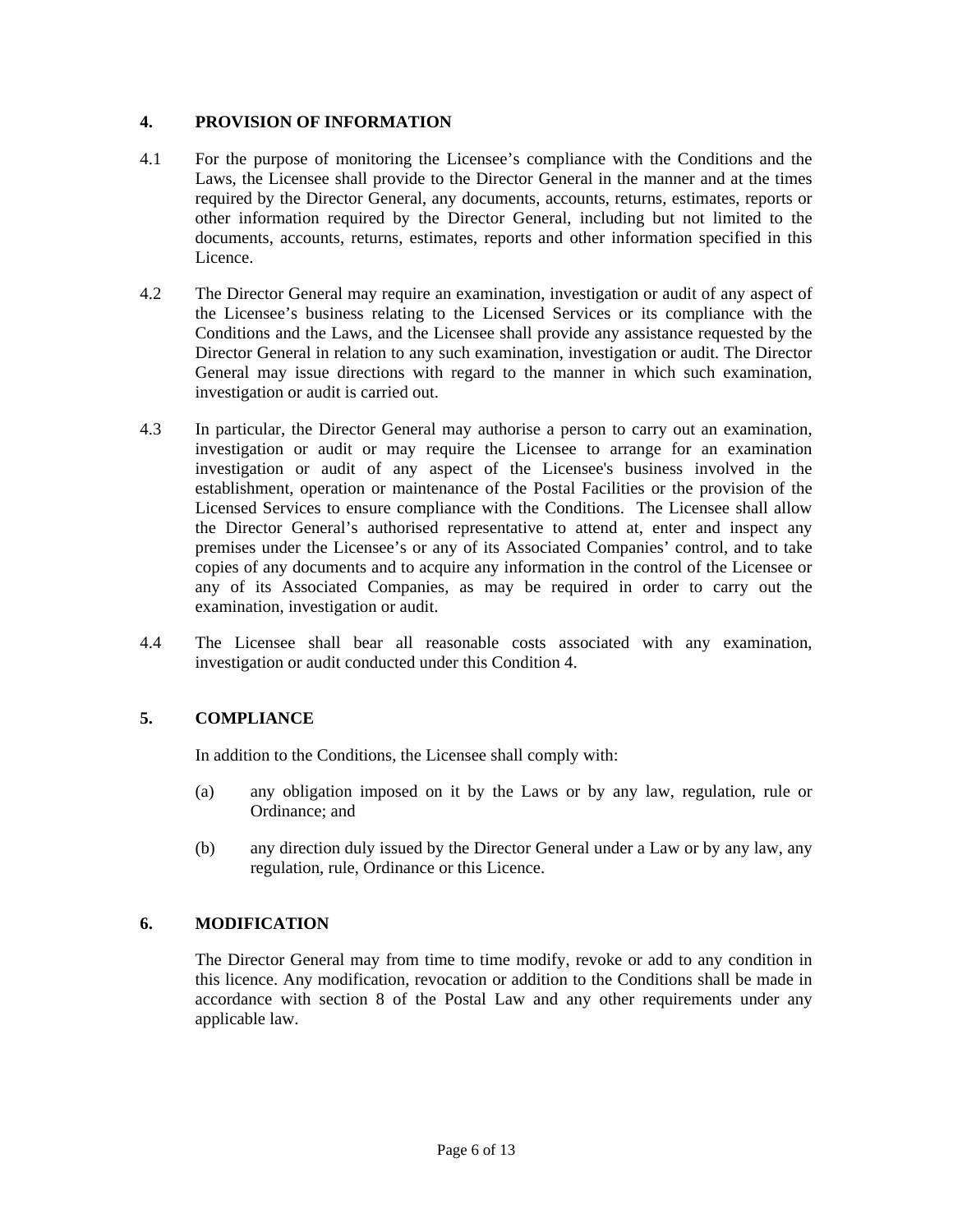#### **7. EXCEPTIONS AND LIMITATIONS ON THE LICENSEE'S OBLIGATIONS**

- 7.1 If the Licensee is prevented from performing any of its obligations under this Licence because of force majuere:
	- (a) the Licensee shall notify the Director General of the obligations it is prevented from performing as soon as reasonably practicable; and
	- (b) those obligations may be suspended, and the Licensee will not be liable to perform those obligations, for so long as the force majeure continues, only if and to the extent that the inability to perform could not have been prevented by taking steps specifically required under this Licence or other reasonable precautions and the inability cannot reasonably be circumvented by the Licensee at its expense through the use of alternate sources, work-around plans or other means.

#### **8. ENFORCEMENT AND REVOCATION**

The Director General may at any time revoke this licence in accordance with the provisions and procedures set out in Section 32 of the Postal Law. The Director General may also take any action to enforce any condition of this licence in accordance with Section 32 of the Postal Law.

#### **9. MATTERS OF BAILIWICK INTEREST**

- 9.1 The Licensee shall, in connection with its establishment, operation and maintenance of postal facilities and provision of Licensed Service take reasonable steps to prevent any of them from being used in, or in relation to, the commission of offences against the laws of the Bailiwick.
- 9.2 The license shall establish and maintain the capability to intercept Postal Packets transported using the Postal Facilities and to provide information regarding the use of Licensed Services and in this regard, shall comply with any directions given to it under section 16(2) of the Postal Law.

#### **10. TERM AND RENEWAL**

- 10.1 The Licence commences on the Licence Commencement Date and continues, subject to the Licensee's compliance with the Conditions and the Laws and subject to any revocation or suspension by the Director General, for the Term.
- 10.2 At any time after the eleventh anniversary but prior to the twelfth anniversary of the Licence commencement date, the Licensee may serve notice on the Director General requesting a renewal of this Licence.
- 10.3 Within one hundred and eighty days of receipt of the notice under Condition 11.2, or such further period as may be agreed with the Licensee, the Director General shall notify the Licensee whether or not she agrees to a renewal of the Licence subject to the same Conditions or on any modified Conditions subject to the licensee providing all necessary information to the Director General to enable her to make the notification within the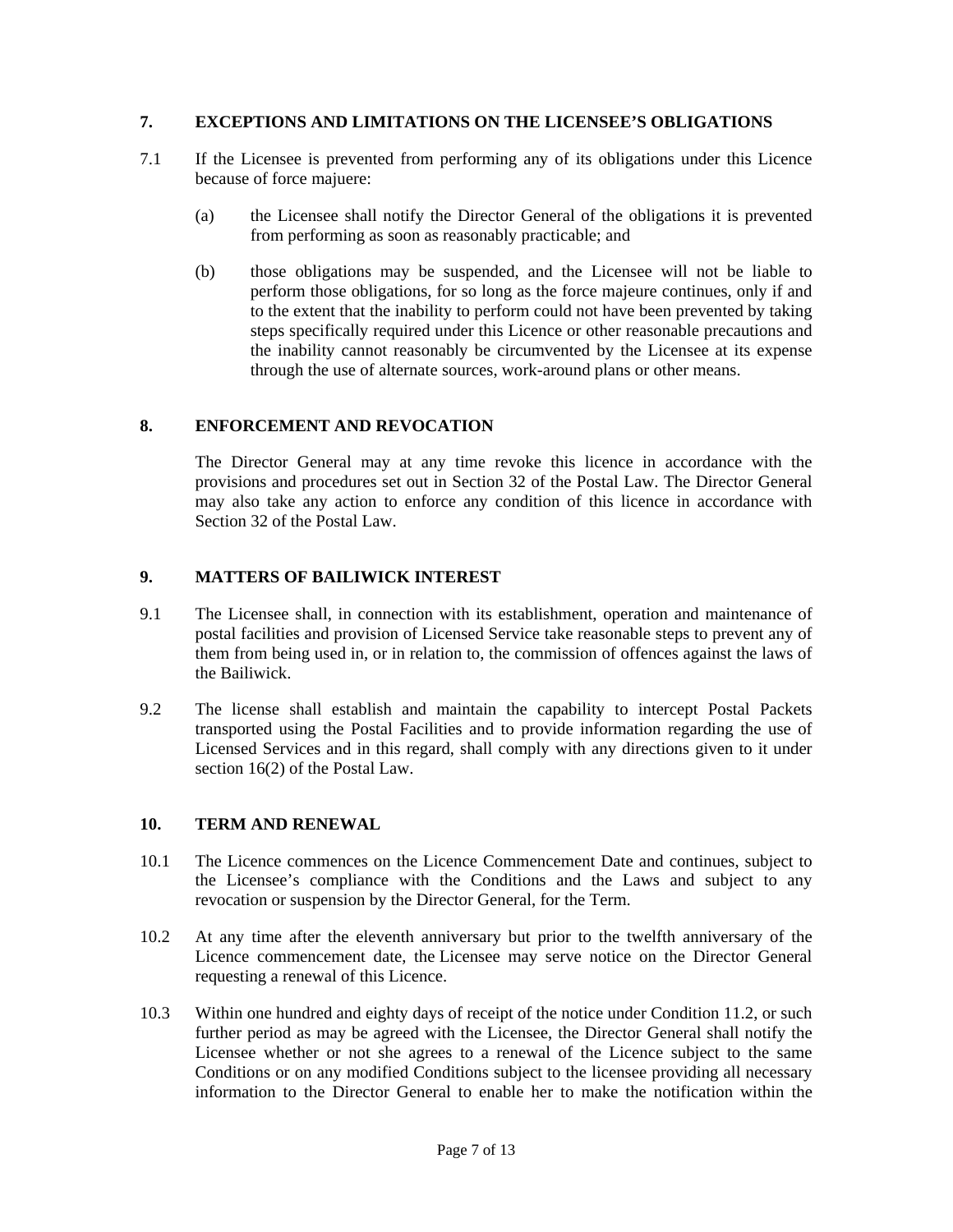required time.

#### **11. CESSATION**

- 11.1 If the Licensee proposes to cease to provide the Licensed Services it shall give not less than three years notice in writing to the Director General of the proposal and its plans in relation to the cessation of such services. Such cessation shall be effected only with the consent of the Director General and with any conditions imposed by the Director General.
- 11.2 At any time within three years before the expiry of the License or if the Director General receives a notice under Condition 11.1. or if the Director General suspends or revokes the license, the Director General may after consultation with the Licensee direct it in writing to take such steps as are specified in the direction, being steps that he or she considers necessary or expedient to ensure the continuation of the provision of Services or any constituent parts thereof, and the Licensee shall comply with any such directions under Condition11.1.

### **PART II: PUBLIC SERVICE CONDITIONS**

#### **12. UNIVERSAL POSTAL SERVICE**

- 12.1 Where so directed the licensee shall provide in the Bailiwick of Guernsey the Universal Service set out in the States Direction issued in accordance with Section 3.1(b) of the Regulation Law, as amended, modified or replaced from time to time. The Licensee shall comply with any direction given from time to time by the Director General in respect of the Universal Service Obligation.
- 12.2 For the purposes of Condition 12.2 the conclusion with Users of individual agreements as to prices, shall not be taken to preclude the provision of a universal postal service.
- 12.3 Until otherwise instructed, the Licensee shall defray the full cost of the Universal Service obligation set out in this Condition 12.

#### **13. SEVICES FOR THE BLIND OR PARTIALLY SIGHTED**

13.1 The Licensee shall comply with directions issued by the Director General as to the terms upon which Postal Services are to be provided to blind or partially sighted persons.

### **14. SERVICE LEVELS**

14.1 The Licensee shall develop and operate the Postal Facilities so as to progressively achieve service levels in line with international best practice during the Term, and in particular, the Licensee shall achieve and comply with such international standards and benchmarks as the Director General may direct from time to time.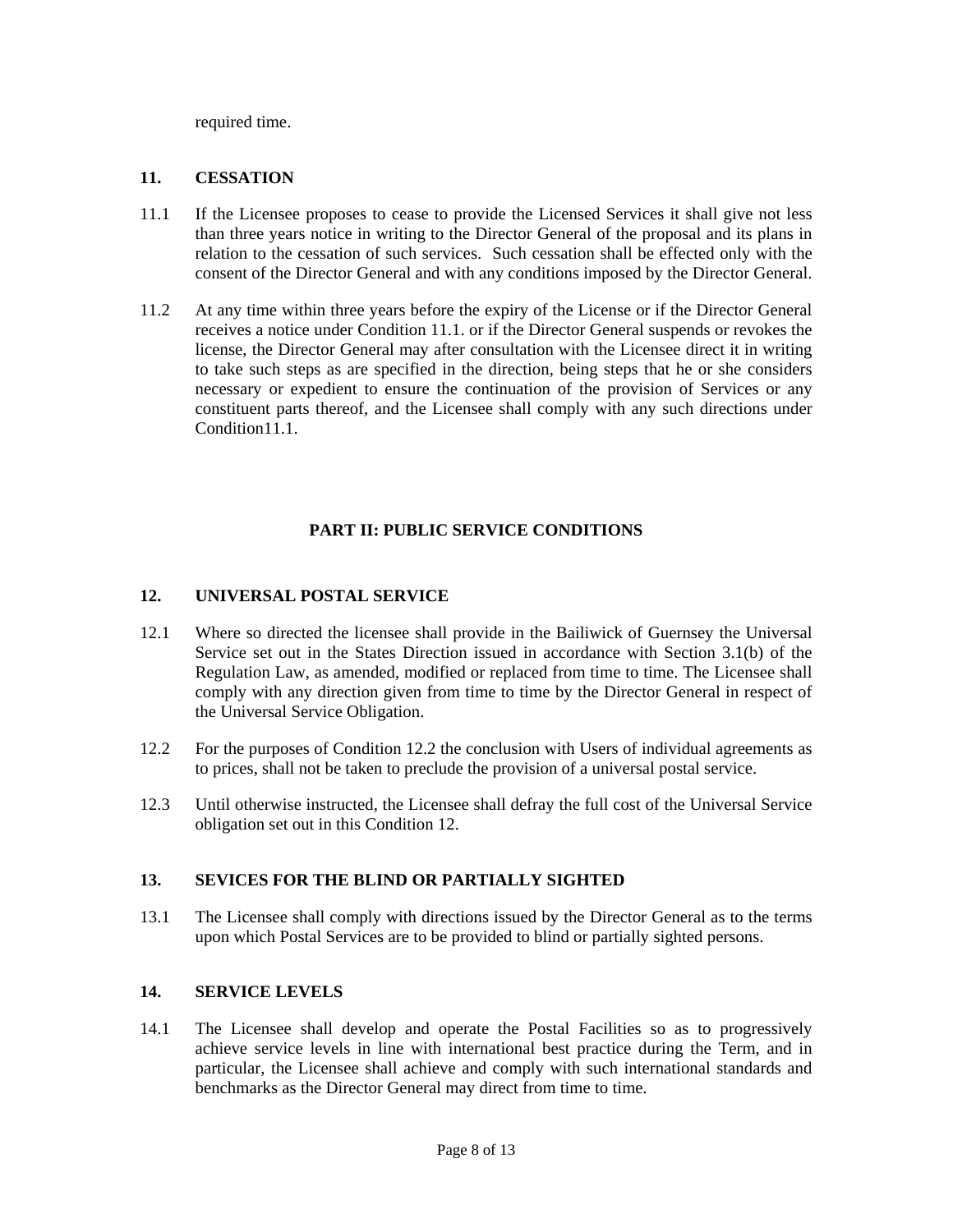- 14.2 Within three months of the Licence Commencement Date, the Licensee shall submit to the Director General a plan setting out the target levels it will achieve in accordance with Condition 14.1 for Postal Services together with specific quality of service information requested by the Director General (to be known as the "Postal Development Plan") and a service monitoring plan (to be known as the "Postal Monitoring Plan") which provides for accurate measurement of each of the target levels set out in the Postal Development Plan, together the 'Plans'.
- 14.3 The Plans will describe:
	- (i) how actual performance of scheduled services and standards will be monitored;
	- (ii) the process for the collection and analysis of suitable data; and
	- (iii) the procedures for internal review and performance improvement planning by the Licensee.
- 14.4 The Director General may direct the Licensee to update and resubmit the Plans from time to time.
- 14.5 The Director General may direct the Licensee as to the minimum areas to be covered by the Postal Development Plan and may amend or replace such direction from time to time.
- 14.6 The Director General may include as a condition in this Licence the targets specified by the Licensee in the Development Plan and the Licensee shall be deemed to be in breach of its Licence if the target levels are not achieved.
- 14.7 Within thirty days of the end of each six month period during the Term, the Licensee shall provide the Director General with a written report in a form required by the Director General on its achievements under the Plans during the preceding six month period.
- 14.8 The Licensee shall comply with any directions issued by the Director General from time to time, regarding any quality of service indicators and measurement methods for Postal Services and shall, as and when required, supply to the Director General in a form specified by her, the results of its measurements of actual performance against any quality of service indicators and measurements so specified.
- 14.9 The Licensee shall ensure the accuracy and reliability of any systems, equipment, data or procedures which the Licensee uses to measure or to track the provision of Licensed Services or for the calculation of related charges.

### **15. CONSUMER PROTECTION**

- 15.1 The Licensee shall, in the manner and at the times specified by the Director General, publish the standard terms and conditions, including published tariff and quality of service information, under which it provides each category of Licensed Services to Users. In the absence of any other direction from the Director General, the Licensee shall ensure that a statement of all applicable terms and conditions is:
	- (a) filed with the Director General; and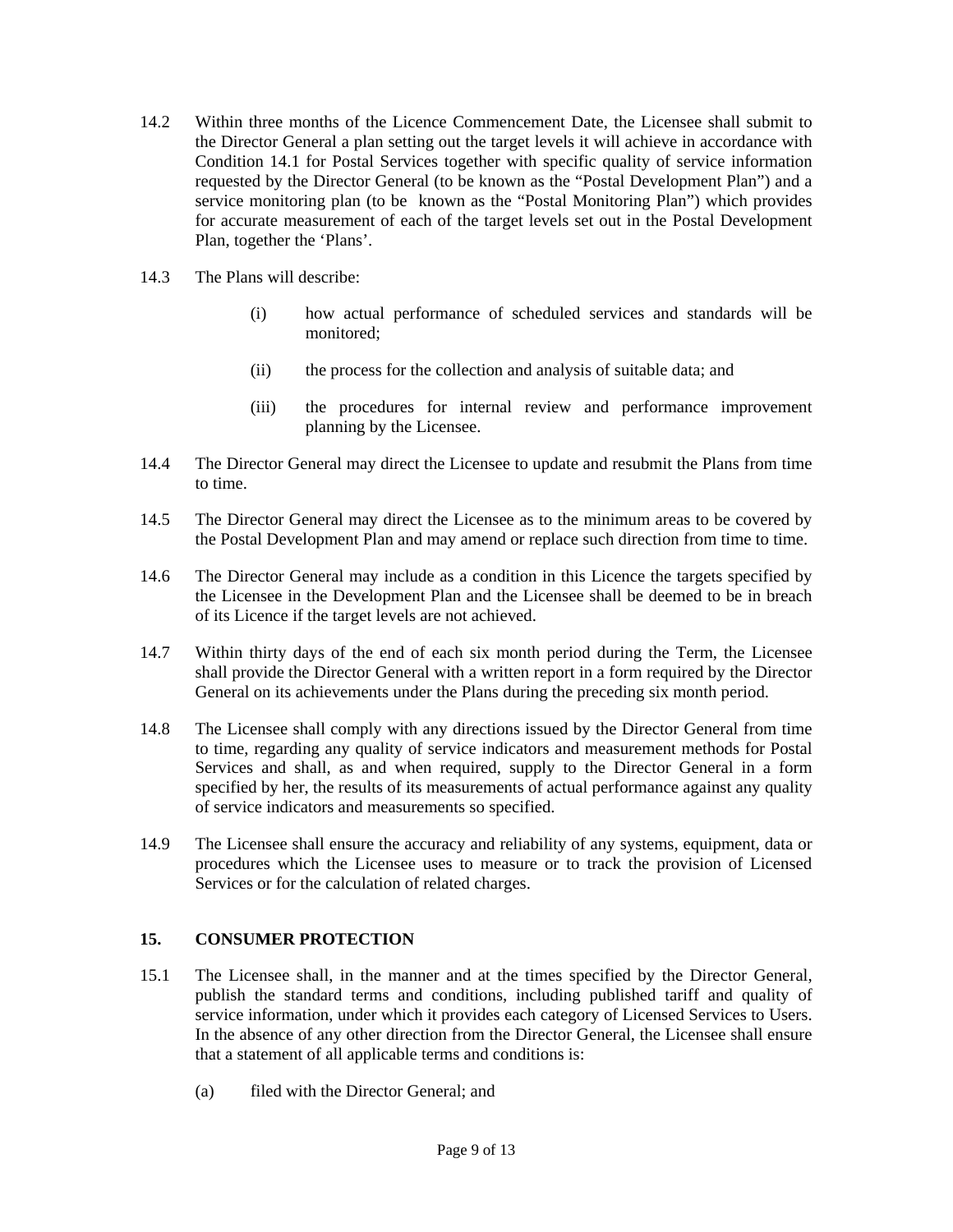- (b) promptly made available for inspection at the request of any member of the public or promptly sent to them by post.
- 15.2 The Director General may direct the licensee to change their standard terms and conditions from time to time.
- 15.3 The Licensee shall within three months of the Licence Commencement Date publish an appropriate code of practice ("consumer code") for the resolution of User disputes. The Director General may from time to time issue directions to the Licensee specifying any modifications or additions that she considers should be made to the consumer code.
- 15.4 The consumer code shall;
	- (a) be a transparent, simple, inexpensive procedure for handling complaints; and
	- (b) cover complaints involving loss, theft, damage and non-compliance with scheduled services and standards as provided for in Condition 12.
- 15.5 The consumer code shall address at least the following:
	- (a) appointment of a person to be the first point of contact for members of the public;
	- (b) a means of recording complaints;
	- (c) procedure and time frame for responding to complaints;
	- (d) retention of records of complaint; and
	- (e) any compensation that the Licensee may offer where complaints have been upheld or not satisfactorily resolved.

If a complaint remains unresolved for at least 3 months, either party may refer it to the Director General.

- 15.6 The consumer code may be amended by the Licensee from time to time, provided that the Licensee shall notify the Director General and publish the proposed changes one month in advance of their coming into effect. The Director General may issue directions to the Licensee as to the changes, including but not limited to directions not to make the changes, directions to amend the changes further or directions as to the timing of the changes.
- 15.7 The Licensee shall comply with directions issued to by the Director General in respect of the consumer code.
- 15.8 The Licensee shall at the end of every six months or such other intervals as the Director General directs, submit a written report to the Director General on the application of the consumer code showing:
	- (a) the extent to which the Licensee has succeeded in meeting the targets set out in the complaint procedure,
	- (b) the compensation that has been paid to Users of Postal Services in relation to complaints that were found to be valid.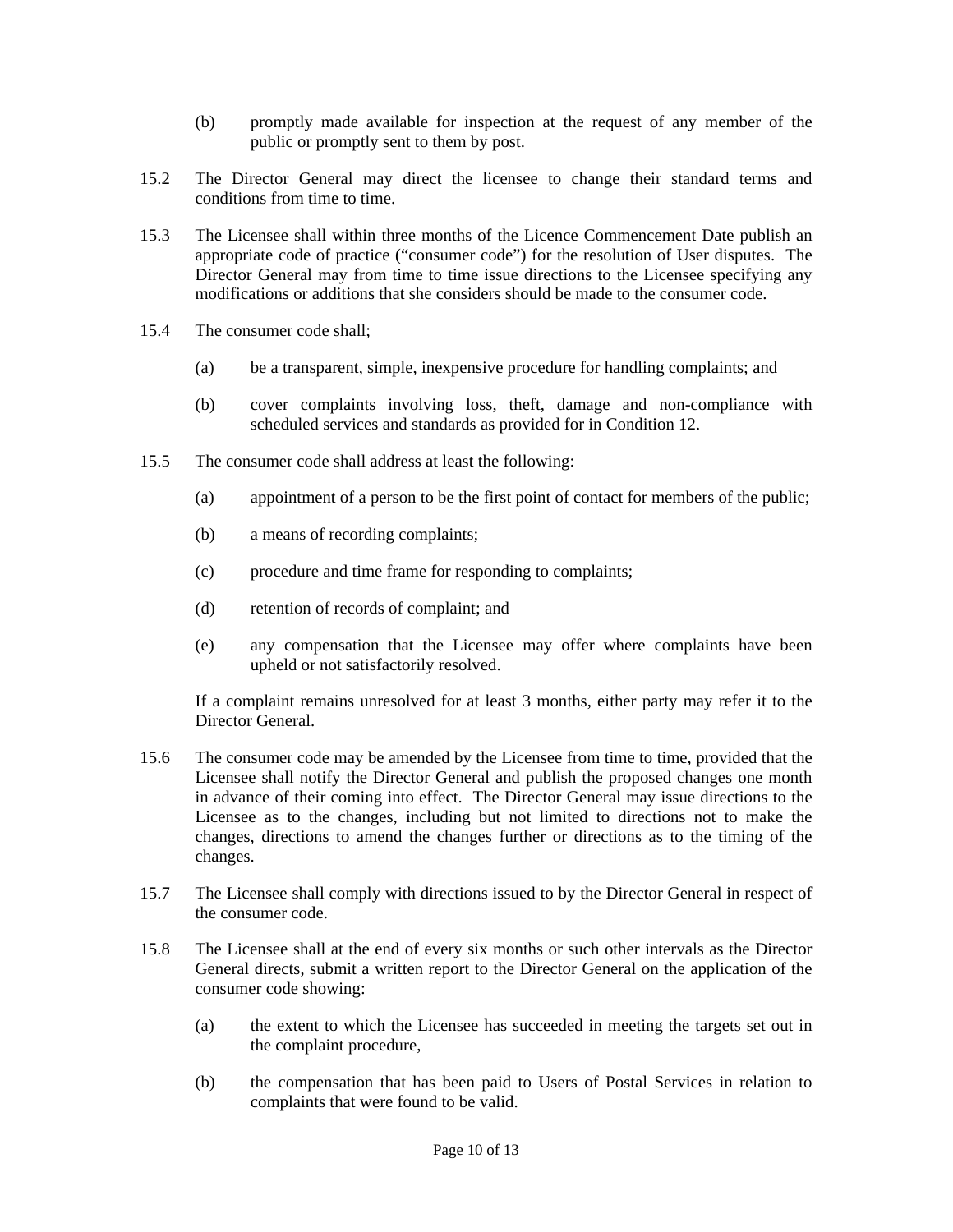- 15.9 The Licensee agrees to participate in good faith in any dispute resolution procedure established by the Director General for the resolution of disputes.
- 15.10 The Licensee shall safeguard the privacy and confidentiality of all Postal Packets carried using the Postal Facilities and shall comply with all applicable laws from time to time regarding the protection of personal data and shall comply with any directions issued by the Director General for the purposes of protecting the interests of its Users, having regard to relevant laws in force from time to time.
- 15.11 The Director General may require the Licensee to set up at its expense a User Council or Councils for the specific purpose of obtaining and representing the views of customers.

#### **16. PROTECTING THE INTEGRITY OF THE MAIL**

- 16.1 Within three months of the Licence Commencement Date, the Licensee shall submit to the Director General in writing mail protection procedures which shall include:
	- (a) measures for minimising the exposure of Postal Packets conveyed by the Licensee to the risk of theft, loss, damage or interference; and
	- (b) ways of improving the performance of the Licensee in relation to the matters referred to at paragraph (a) above.
- 16.2 The Licensee shall comply with directions issued by the Director General in respect of the mail protection procedures in Condition 16.1.

#### **17. INTERNATIONAL OBLIGATIONS**

17.1 The Licensee shall comply with international obligations of the Bailiwick as the Director General shall direct in accordance with States' Directions, including the rules and regulations of the Universal Postal Union.

#### **PART III : CONDITIONS APPLYING TO DOMINANT OPERATORS**

#### **18. REGULATED PRICES FOR SERVICES**

- 18.1 Where the Director General has decided, in accordance with Section 5 of the Postal Law, that a licensee has a dominant position in a relevant market, she may determine that the provisions of this Part III apply.
- 18.2 Where the Licensee intends to introduce:
	- (a) new prices for any Licensed Services, or prices for new Licensed Services to be introduced;
	- (b) any discounts to published prices for Licensed Services or for any Users to whom additional services or goods are provided by the Licensee or any of its Associated Companies; or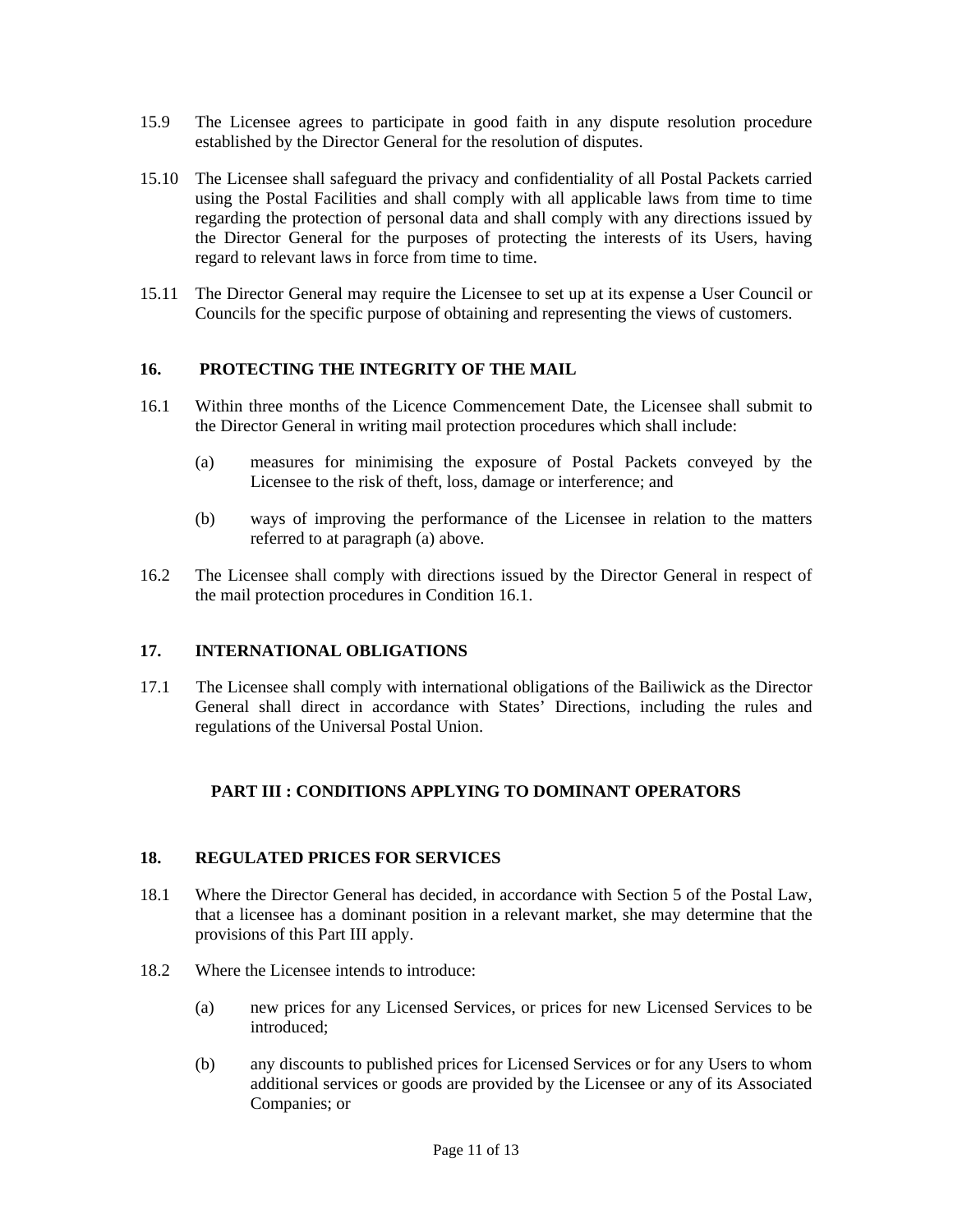(c) special offers to all or any of its Users for particular categories of Licensed Services,

it shall publish the same at least twenty one (21) days prior to their coming into effect or otherwise as required by law, and provide full details of the same to the Director General.

- 18.3 All published prices, discount schemes and special offers of, or introduced by, the Licensee for Licensed Services shall be transparent and non-discriminatory; all discount schemes shall be cost-justified and all special offers shall be objectively justifiable.
- 18.4 If the Director General, after consulting the Licensee and such other persons as she may determine, is satisfied that any published price, discount scheme or special offer is in breach of any part of this Condition 18, the Director General may, by issuing a direction, require the Licensee to bring the relevant prices, discount schemes or special offers into conformity with this Licence.

#### **19. SEPARATION OF ACCOUNTS**

Within three months of the Licence Commencement Date, the Licensee shall prepare and maintain accounting records in a form that enables the activities specified in any direction given by the Director General to be separately identifiable, and which the Director General considers to be sufficient to show and explain the transactions of each of those activities. The Director General may provide direction as to the basis and timing of such reports.

#### **20. CROSS SUBSIDISATION**

- 20.1 The Licensee shall not unfairly cross subsidise or unfairly subsidise the establishment, operation or maintenance of any Postal Facilities or Services.
- 20.2 To enable the Director General to evaluate where any unfair cross-subsidisation or unfair subsidisation is taking place, the Licensee shall record at full cost in its accounting records any material transfer of assets, funds, rights or liabilities between a part and any other part of its business, and between it and any Associated Company, and shall comply with any directions issued by the Director General for this purpose.

#### **21. UNDUE PREFERENCE AND UNFAIR DISCRIMINATION**

The Licensee shall not show undue preference to, or exercise unfair discrimination against, any User or Other Licensee regarding the provision of any Licensed Services. The Licensee will be deemed in breach of this Condition 21 if it favours any business carried on by the Licensee or an Associated Company or Other Licensee so as to place Other Licensees competing with that business at an unfair disadvantage.

#### **22. ACCESS TO THE LICENSEE'S POSTAL FACILITIES**

22.1 If any person who is a Postal Operator seeks access to the Licensee's Postal Facilities the Licensee shall negotiate with that person in good faith with a view to agreeing with him